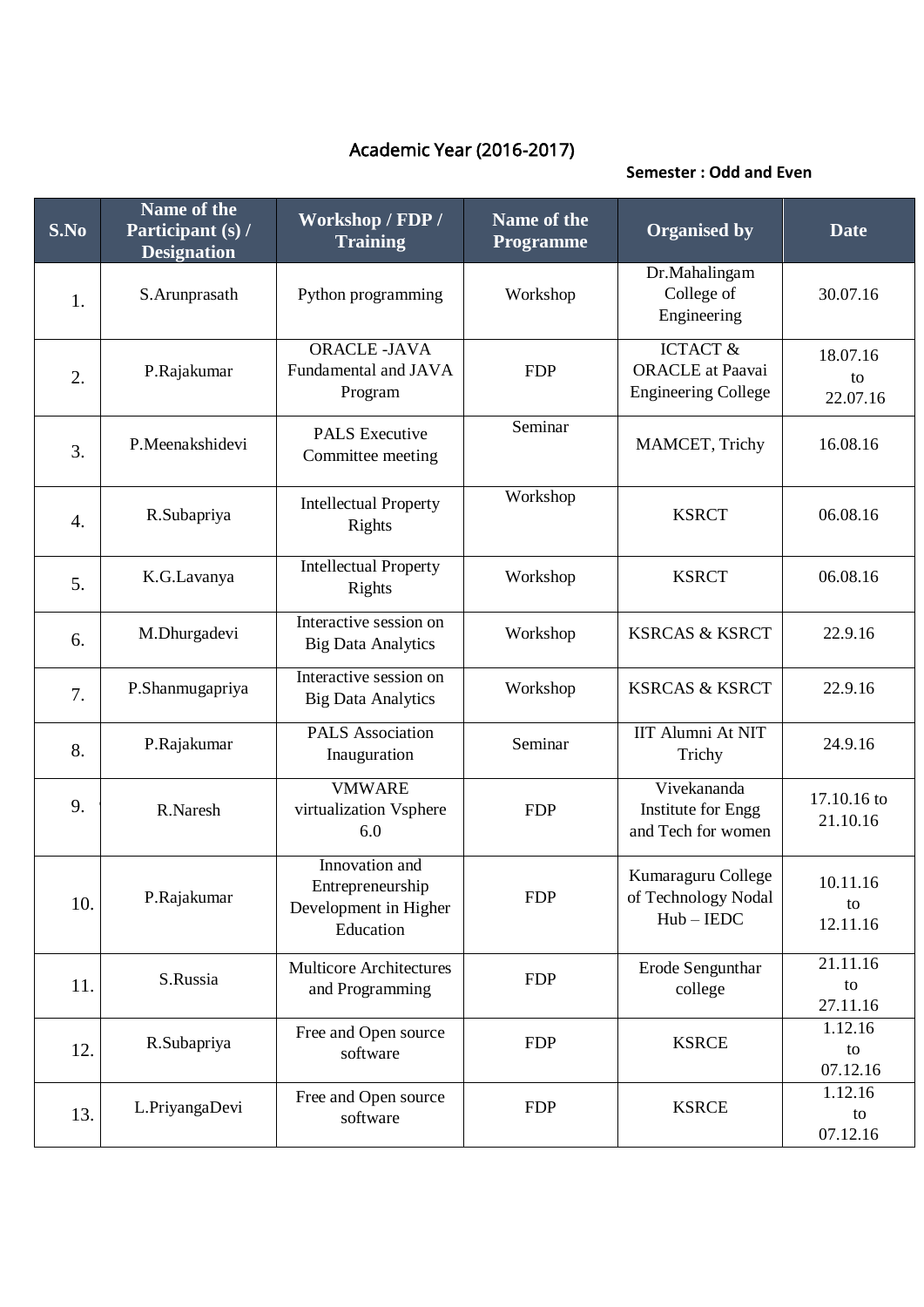| 14. | K.G.Lavanya      | Introduction to R<br>programming                           | <b>FDP</b> | <b>KSRCT</b>                                           | $30.11.\overline{16}$<br>$\&$<br>01.12.16 |
|-----|------------------|------------------------------------------------------------|------------|--------------------------------------------------------|-------------------------------------------|
| 15. | P.Shanmugapriya  | Introduction to R<br>programming                           | <b>FDP</b> | <b>KSRCT</b>                                           | 30.11.16<br>$\&$<br>01.12.16              |
| 16. | M.Soundariya     | <b>Compiler Design</b>                                     | <b>FDP</b> | <b>KSRIET</b>                                          | 15.12.16<br>to<br>17.12.16                |
| 17. | R.Naresh         | <b>VMWare Vsphere</b><br>installation and<br>configuration | <b>FDP</b> | Sri Eshwar college of<br>Engineering and<br>Technology | 12.12.16<br>to<br>17.12.16                |
| 18. | L.PriyangaDevi   | Introduction to PHP                                        | <b>FDP</b> | Sri Shanmuga<br>College of<br>Engineering              | 13.12.16<br>$\&$<br>14.12.16              |
| 19. | L.PriyangaDevi   | <b>NPTEL</b>                                               | Seminar    | <b>KSR</b> College of<br>Arts and Science              | 11.01.17                                  |
| 20. | S.Russia         | ISRO sponsored Soft<br>Computing<br>Techniques             | Seminar    | <b>KSR</b> College of<br>Engineering $-CSE$<br>Dept    | 10.02.17 &<br>11.02.17                    |
| 21. | M.Dhurgadevi     | ISRO sponsored Soft<br>Computing<br>Techniques             | Seminar    | <b>KSR</b> College of<br>Engineering $-CSE$<br>Dept    | 10.02.17 &<br>11.02.17                    |
| 22. | S.Arunprasath    | ISRO sponsored Soft<br>Computing<br>Techniques             | Seminar    | <b>KSR</b> College of<br>Engineering - CSE<br>Dept     | 10.02.17 &<br>11.02.17                    |
| 23. | M.Selvakumar     | ISRO sponsored Soft<br>Computing<br>Techniques             | Seminar    | <b>KSR</b> College of<br>Engineering $-$ CSE<br>Dept   | 10.02.17 &<br>11.02.17                    |
| 24. | P.S.Prakashkumar | ISRO sponsored Soft<br>Computing<br>Techniques             | Seminar    | <b>KSR</b> College of<br>Engineering - CSE<br>Dept     | 10.02.17 &<br>11.02.17                    |
| 25. | M.Soundariya     | <b>ISRO</b> sponsored Soft<br>Computing<br>Techniques      | Seminar    | <b>KSR</b> College of<br>Engineering $-CSE$<br>Dept    | $10.02.17 \&$<br>11.02.17                 |
| 26. | K.G.Lavanya      | ISRO sponsored Soft<br>Computing<br>Techniques             | Seminar    | <b>KSR</b> College of<br>Engineering - CSE<br>Dept     | $10.02.17 \&$<br>11.02.17                 |
| 27. | P.Shanmugapriya  | ISRO sponsored Soft<br>Computing<br>Techniques             | Seminar    | <b>KSR</b> College of<br>Engineering - CSE<br>Dept     | 10.02.17 &<br>11.02.17                    |
| 28  | L.PriyangaDevi   | ISRO sponsored Soft<br>Computing<br>Techniques             | Seminar    | <b>KSR</b> College of<br>Engineering - CSE<br>Dept     | 10.02.17 &<br>11.02.17                    |